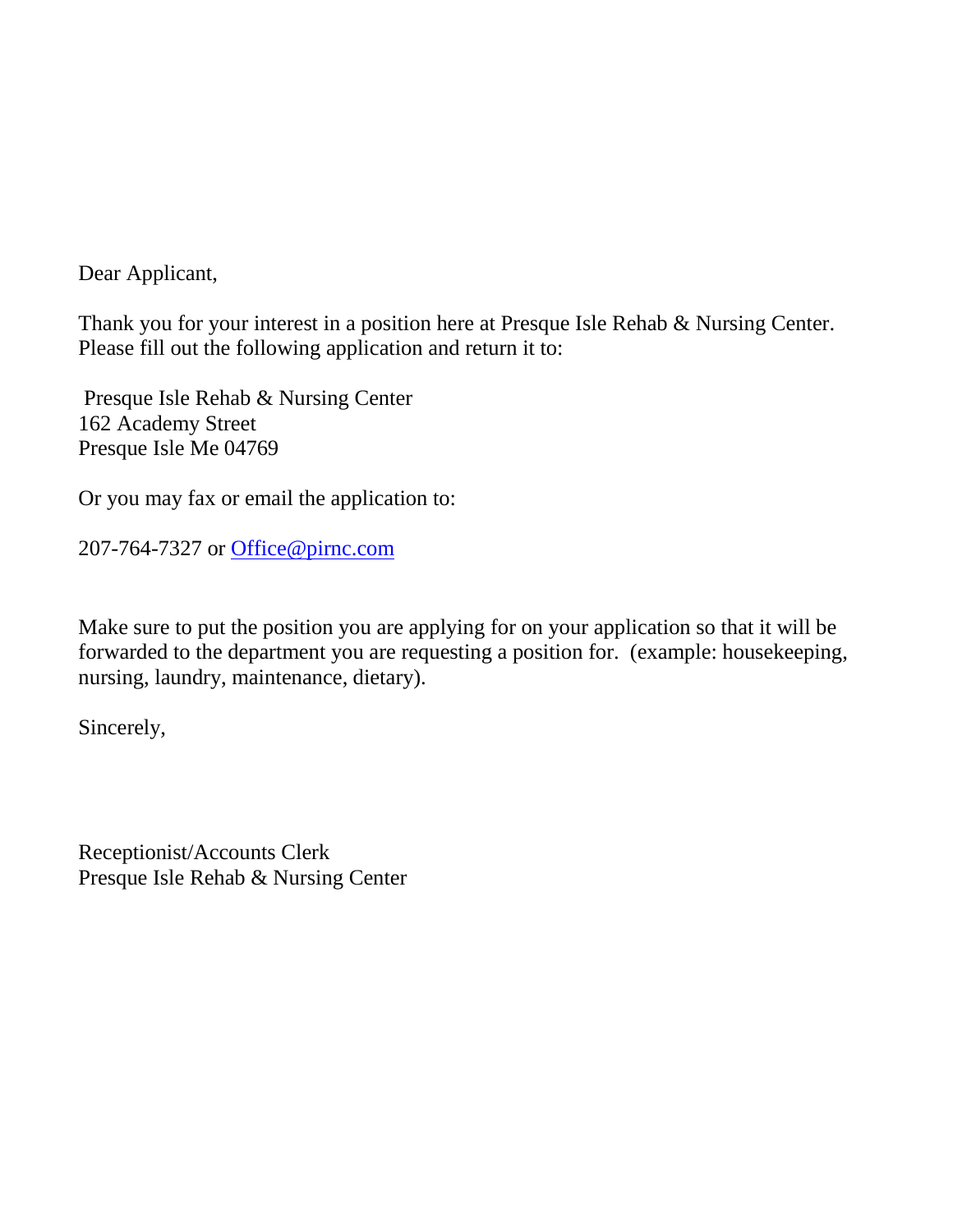# **PRESQUE ISLE REHAB and NURSING CENTER**

**162 Academy Street \* Presque Isle, Maine 04769**

**FAX (207) 764-7327 OR EMAIL OFFICE@PIRNC.COM**

### **EMPLOYMENT APPLICATION**

|                                                                                                                                                               |                         |                         |                                                                                                                                                                                                                                 | $SS#$ DATE                                                                                                                                                                                                                     |
|---------------------------------------------------------------------------------------------------------------------------------------------------------------|-------------------------|-------------------------|---------------------------------------------------------------------------------------------------------------------------------------------------------------------------------------------------------------------------------|--------------------------------------------------------------------------------------------------------------------------------------------------------------------------------------------------------------------------------|
| LAST                                                                                                                                                          |                         | FIRST MIDDLE INITIAL    |                                                                                                                                                                                                                                 |                                                                                                                                                                                                                                |
|                                                                                                                                                               |                         |                         |                                                                                                                                                                                                                                 |                                                                                                                                                                                                                                |
|                                                                                                                                                               |                         |                         |                                                                                                                                                                                                                                 |                                                                                                                                                                                                                                |
|                                                                                                                                                               |                         |                         |                                                                                                                                                                                                                                 | CELL PHONE # THE RESERVE TO THE RESERVE THE RESERVE THAT A RESERVE THE RESERVE THAT A RESERVE THAT A RESERVE THAT A RESERVE THAT A RESERVE THAT A RESERVE THAT A RESERVE THAT A REPORT OF THE RESERVE THAT A REPORT OF THE RES |
| ARE YOU ELIGIBLE TO BE LAWFULLY EMPLOYED IN THE U.S.? [ ] YES [ ] NO<br>(Proof of citizenship or eligibility to work in the USA is required upon employment). |                         |                         |                                                                                                                                                                                                                                 |                                                                                                                                                                                                                                |
|                                                                                                                                                               |                         |                         |                                                                                                                                                                                                                                 | SALARY DESIRED: ________________                                                                                                                                                                                               |
|                                                                                                                                                               |                         |                         |                                                                                                                                                                                                                                 | DO YOU DESIRE: [ ] FULL TIME (30-40 hrs. week) [ ] PART TIME (16-29 hrs. week) [ ] CASUAL PART TIME (0-15 hrs. week)                                                                                                           |
|                                                                                                                                                               |                         |                         |                                                                                                                                                                                                                                 | SHIFT(S) DESIRED: _______________ OR _______________ DATE YOU CAN START: ___________________________                                                                                                                           |
|                                                                                                                                                               |                         |                         |                                                                                                                                                                                                                                 | DO YOU SPEAK ANY FOREIGN LANGUAGES? ______ IF YES, WHAT ARE THEY? __________________________________                                                                                                                           |
|                                                                                                                                                               |                         |                         |                                                                                                                                                                                                                                 | ARE YOU RELATED TO ANYONE IN OUR EMPLOY? [ ] YES [ ] NO IF SO, THEN WHOM? _________________________                                                                                                                            |
|                                                                                                                                                               |                         |                         |                                                                                                                                                                                                                                 | SINCE WE OPERATE 7 DAYS PER WEEK, DO YOU HAVE A PROBLEM WITH WORKING WEEKENDS? [ ] YES [ ] NO                                                                                                                                  |
|                                                                                                                                                               |                         |                         |                                                                                                                                                                                                                                 | REGULATIONS REQUIRE WE OBTAIN A BACKGROUND CHECK FOR ALL EMPLOYEES. TO DO SO WE NEED                                                                                                                                           |
|                                                                                                                                                               |                         |                         |                                                                                                                                                                                                                                 | YOUR DATE OF BIRTH ____________ AND MAIDEN OR OTHER NAMES YOU HAVE USED _______________                                                                                                                                        |
|                                                                                                                                                               |                         |                         | All applicants who are offered employment with the Presque Isle Rehab & Nursing Center will be subject to criminal<br>background checks. Answering "YES" to these questions does not constitute an automatic bar to employment. |                                                                                                                                                                                                                                |
| PENALTY.                                                                                                                                                      |                         |                         |                                                                                                                                                                                                                                 | HAVE YOU EVER BEEN CONVICTED OF A CRIME OR IS THERE CRIMINAL ACTION CURRENTLY PENDING AGAINST<br>YOU [ ] YES [ ] NO IF YES, PLEASE LIST APPROXIMATE DATE, NATURE OF OFFENSE, LOCATION, STATUS AND                              |
|                                                                                                                                                               |                         |                         |                                                                                                                                                                                                                                 | ARE YOU CURRENTLY SANCTIONED (DENIED) FROM PARTICIPATION IN MEDICARE OR MEDICAID PROGRAMS?                                                                                                                                     |
| FACILITY? YES [] NO []                                                                                                                                        |                         |                         |                                                                                                                                                                                                                                 | $YES$ $ $ $NO$ $ $<br>HAVE YOU EVER BEEN CONVICTED OF AN OFFENSE THAT WOULD PRECLUDE YOUR EMPLOYMENT IN A NURSING                                                                                                              |
| HAVE YOU EVER BEEN DISCIPLINED BY A LICENSING BOARD? YES [ ] NO [ ]                                                                                           |                         |                         |                                                                                                                                                                                                                                 |                                                                                                                                                                                                                                |
| $[$   YES $[$   NO                                                                                                                                            | IF YES, PLEASE EXPLAIN: |                         | HAVE YOU EVER BEEN DISCIPLINED FOR OR HAD ANY ATTENDANCE PROBLEMS IN YOUR PRIOR JOB(S)                                                                                                                                          |                                                                                                                                                                                                                                |
| $JOB(S)?$ [ ] YES [ ] NO                                                                                                                                      |                         | IF YES, PLEASE EXPLAIN: |                                                                                                                                                                                                                                 | HAVE YOU EVER BEEN DISCIPLINED FOR OTHER REASONS OR HAD ANY SAFETY PROBLEMS IN YOUR PRIOR                                                                                                                                      |
|                                                                                                                                                               |                         |                         | CENTER, LEISURE GARDENS/VILLAGE OR PRESQUE ISLE HOME CARE? [ ] YES [ ] NO                                                                                                                                                       | HAVE YOU EVER BEEN EMPLOYED BY PRESQUE ISLE REHAB & NURSING CENTER, CARIBOU REHAB & NURSING                                                                                                                                    |

**\*\*\*All Applicants who are offered Employment with Presque Isle Rehab & Nursing Center will be subject to a fitness assessment. Employment is conditional upon the results of the fitness assessment**.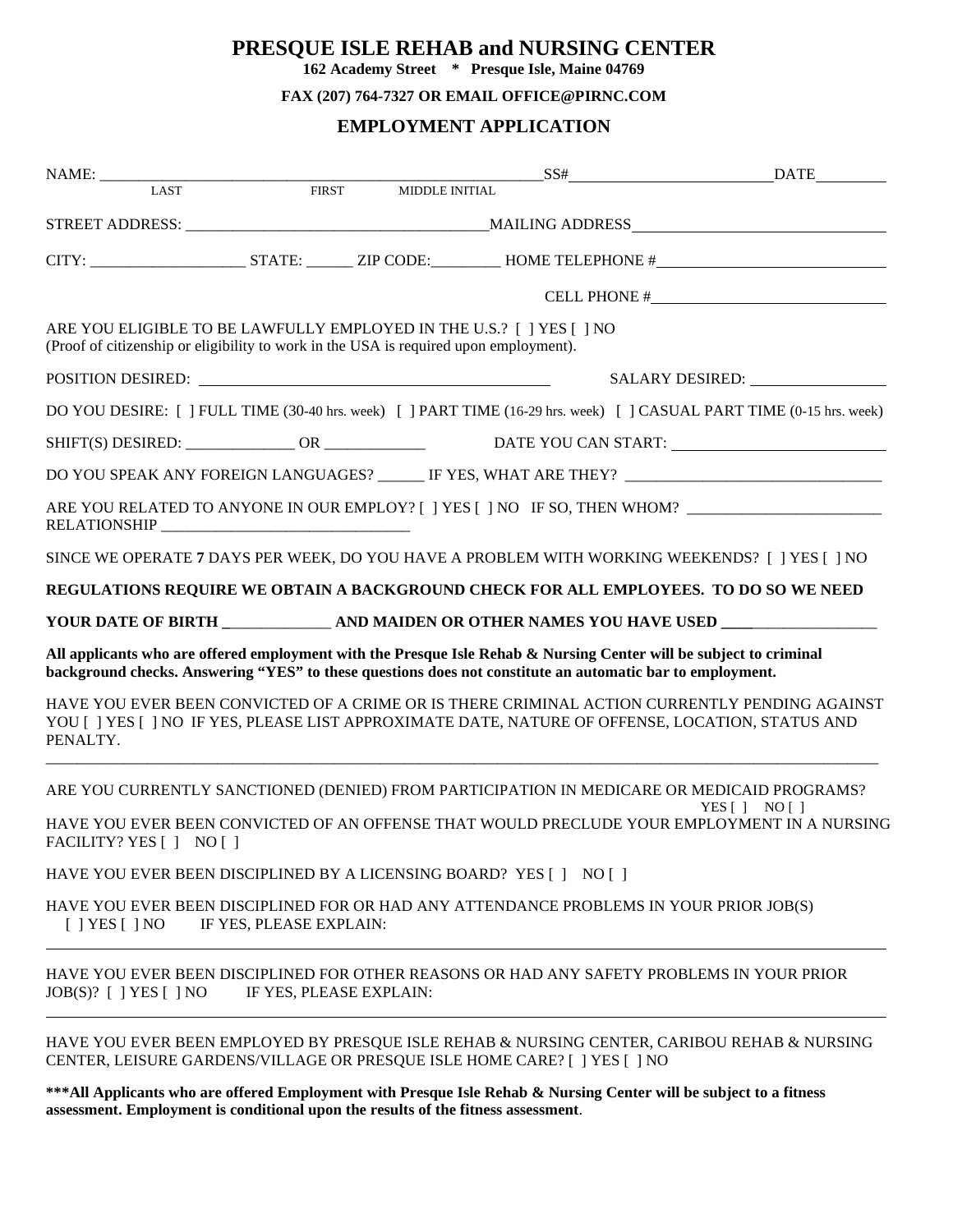## PLEASE LIST PROFESSIONAL LICENSES, CERTIFICATIONS OR REGISTRATIONS YOU HAVE:

| <b>EDUCATION (MOST RECENT FIRST):</b>                          |             |                                                                                                                                                                                                                |                |
|----------------------------------------------------------------|-------------|----------------------------------------------------------------------------------------------------------------------------------------------------------------------------------------------------------------|----------------|
| Name of Schools or Colleges Major Subject                      |             | Did you graduate?                                                                                                                                                                                              | Diploma/Degree |
|                                                                |             |                                                                                                                                                                                                                |                |
|                                                                |             |                                                                                                                                                                                                                |                |
|                                                                |             |                                                                                                                                                                                                                |                |
|                                                                |             |                                                                                                                                                                                                                |                |
|                                                                |             |                                                                                                                                                                                                                |                |
|                                                                | <b>NAME</b> | PHONE: ADDRESS: ADDRESS:                                                                                                                                                                                       |                |
|                                                                |             |                                                                                                                                                                                                                |                |
|                                                                |             | REFERRAL SOURCE: [] Advertising [] Friend [] Relative [] Presque Isle Rehab and Nursing Center Web site<br>[ ] Other on-line service [ ] Presque Isle Rehab and Nursing Center employee: _____________________ |                |
|                                                                |             | (Name)                                                                                                                                                                                                         |                |
|                                                                |             |                                                                                                                                                                                                                |                |
| MAY WE MAKE INQUIRIES OF YOUR PRESENT EMPLOYER? [ ] YES [ ] NO |             |                                                                                                                                                                                                                |                |

\_\_\_\_\_\_\_\_\_\_\_\_\_\_\_\_\_\_\_\_\_\_\_\_\_\_\_\_\_\_\_\_\_\_\_\_\_\_\_\_\_\_\_\_\_\_\_\_\_\_\_\_\_\_\_\_\_\_\_\_\_\_\_\_\_\_\_\_\_\_\_\_\_\_\_\_\_\_\_\_\_\_\_\_\_\_\_\_\_\_\_\_\_\_\_\_\_\_\_\_\_\_\_\_\_\_\_

### **PAST EMPLOYERS WILL BE CONTACTED FOR WORK REFERENCES UNLESS SPECIFICALLY REQUESTED OTHERWISE BY THE APPLICANT**.

| <b>Present or Last Employer</b>                       | <b>Telephone Number</b> | From                                 |                       |      |    |     |      |
|-------------------------------------------------------|-------------------------|--------------------------------------|-----------------------|------|----|-----|------|
|                                                       |                         | Mo                                   | Day                   | Year | Mo | Dav | Year |
| <b>Complete Address:</b>                              |                         |                                      |                       |      |    |     |      |
|                                                       |                         | <b>Last Weekly Pay:</b>              |                       |      |    |     |      |
| <b>Your Title:</b>                                    |                         |                                      | <b>Hour Per Week:</b> |      |    |     |      |
| <b>Duties:</b>                                        |                         | <b>Supervisors Name &amp; Title:</b> |                       |      |    |     |      |
|                                                       |                         |                                      |                       |      |    |     |      |
| <b>Number and Titles of Employees you supervised:</b> |                         |                                      |                       |      |    |     |      |
| <b>Reason for Leaving:</b>                            |                         |                                      |                       |      |    |     |      |

| <b>Employer #2</b>                                    | <b>Telephone Number</b> | From                                 |                       | To   |    |     |      |
|-------------------------------------------------------|-------------------------|--------------------------------------|-----------------------|------|----|-----|------|
|                                                       |                         | Mo                                   | Dav                   | Year | Mo | Dav | Year |
| <b>Complete Address:</b>                              |                         |                                      |                       |      |    |     |      |
| <b>Last Weekly Pay:</b>                               |                         |                                      |                       |      |    |     |      |
| <b>Your Title:</b>                                    |                         |                                      | <b>Hour Per Week:</b> |      |    |     |      |
| <b>Duties:</b>                                        |                         | <b>Supervisors Name &amp; Title:</b> |                       |      |    |     |      |
|                                                       |                         |                                      |                       |      |    |     |      |
| <b>Number and Titles of Employees you supervised:</b> |                         |                                      |                       |      |    |     |      |
| <b>Reason for Leaving:</b>                            |                         |                                      |                       |      |    |     |      |
|                                                       |                         |                                      |                       |      |    |     |      |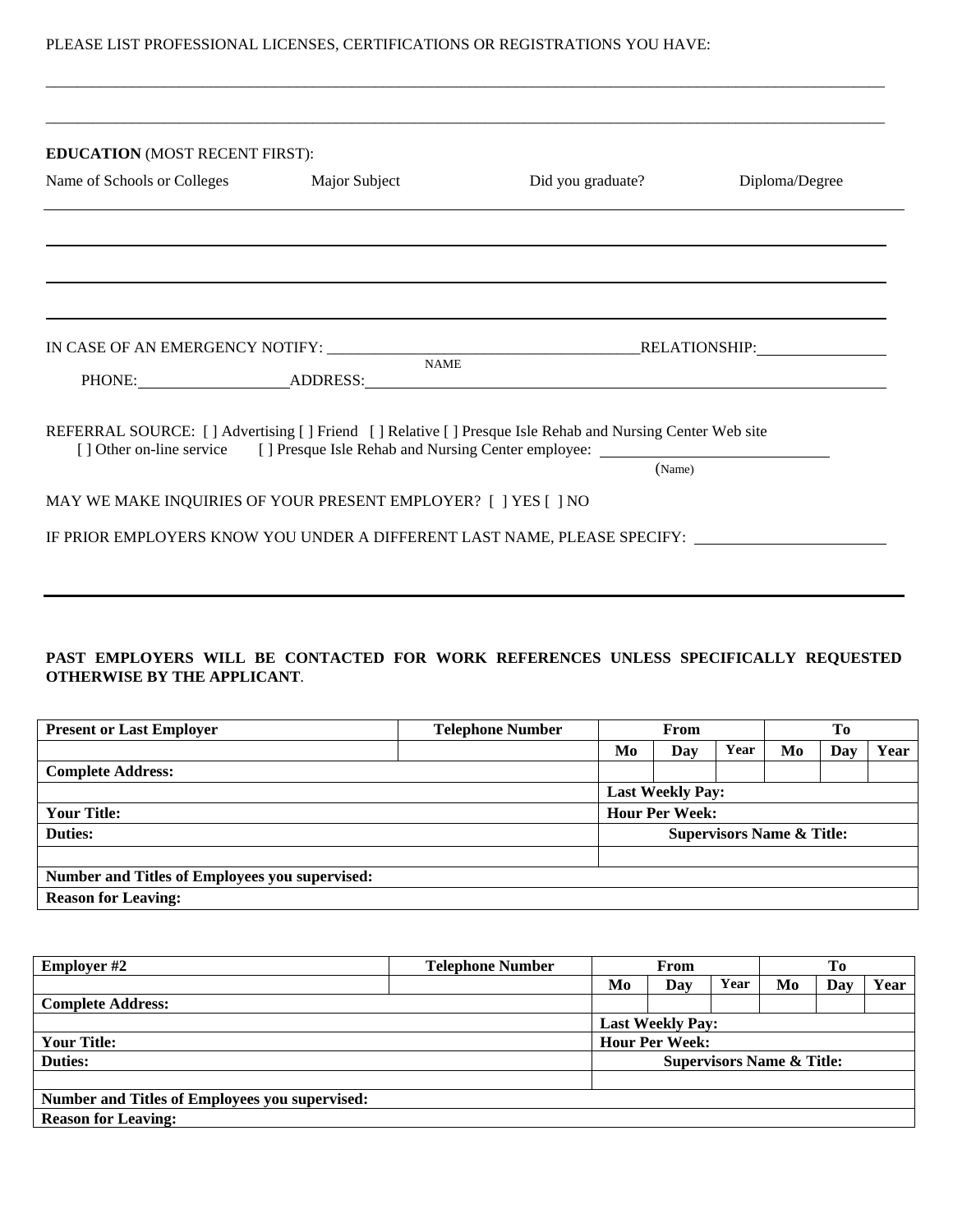| <b>Employer #3</b>                                     | <b>Telephone Number</b> | From |                         |      |    |     |      |
|--------------------------------------------------------|-------------------------|------|-------------------------|------|----|-----|------|
|                                                        |                         | Mo   | Day                     | Year | Mo | Day | Year |
| <b>Complete Address:</b>                               |                         |      |                         |      |    |     |      |
|                                                        |                         |      | <b>Last Weekly Pay:</b> |      |    |     |      |
| <b>Hour Per Week:</b><br><b>Your Title:</b>            |                         |      |                         |      |    |     |      |
| <b>Duties:</b><br><b>Supervisors Name &amp; Title:</b> |                         |      |                         |      |    |     |      |
|                                                        |                         |      |                         |      |    |     |      |
| <b>Number and Titles of Employees you supervised:</b>  |                         |      |                         |      |    |     |      |
| <b>Reason for Leaving:</b>                             |                         |      |                         |      |    |     |      |

| <b>Employer #4</b>                                    | <b>Telephone Number</b> | From |                         |      |                                      |     |      |
|-------------------------------------------------------|-------------------------|------|-------------------------|------|--------------------------------------|-----|------|
|                                                       |                         | Mo   | Day                     | Year | Mo                                   | Day | Year |
| <b>Complete Address:</b>                              |                         |      |                         |      |                                      |     |      |
|                                                       |                         |      | <b>Last Weekly Pay:</b> |      |                                      |     |      |
| <b>Your Title:</b>                                    |                         |      | <b>Hour Per Week:</b>   |      |                                      |     |      |
| <b>Duties:</b>                                        |                         |      |                         |      | <b>Supervisors Name &amp; Title:</b> |     |      |
|                                                       |                         |      |                         |      |                                      |     |      |
| <b>Number and Titles of Employees you supervised:</b> |                         |      |                         |      |                                      |     |      |
| <b>Reason for Leaving:</b>                            |                         |      |                         |      |                                      |     |      |

#### **If additional space is needed to list employers, please use additional sheets and set up in same format as above.**

\_\_\_\_\_\_\_\_\_\_\_\_\_\_\_\_\_\_\_\_\_\_\_\_\_\_\_\_\_\_\_\_\_\_\_\_\_\_\_\_\_\_\_\_\_\_\_\_\_\_\_\_\_\_\_\_\_\_\_\_\_\_\_\_\_\_\_\_\_\_\_\_\_\_\_\_\_\_\_\_\_\_\_\_\_\_\_\_\_\_\_\_\_\_\_\_\_\_\_\_\_\_\_\_\_\_\_\_\_

\_\_\_\_\_\_\_\_\_\_\_\_\_\_\_\_\_\_\_\_\_\_\_\_\_\_\_\_\_\_\_\_\_\_\_\_\_\_\_\_\_\_\_\_\_\_\_\_\_\_\_\_\_\_\_\_\_\_\_\_\_\_\_\_\_\_\_\_\_\_\_\_\_\_\_\_\_\_\_\_\_\_\_\_\_\_\_\_\_\_\_\_\_\_\_\_\_\_\_\_\_\_\_\_\_\_\_\_\_

Note information not covered elsewhere which relates to your qualifications or eligibility for this position:

ALL APPLICANTS WHO ARE OFFERED EMPLOYMENT WITH THE PRESQUE ISLE REHAB AND NURSING CENTER WILL BE SUBJECT TO A CRIMINAL BACKGROUND CHECK AND A JOB-RELATED PHYSICAL EXAM. EMPLOYMENT IS CONDITIONED ON THE RESULTS OF THE BACKGROUND CHECK AND SUCCESSFUL PASSAGE OF THE PHYSICAL EXAM.

I, the undersigned, authorize the Presque Isle Rehab and Nursing Center to contact references, employers, schools, persons, law enforcement agencies and any other sources of information which may be relevant to my application for employment, and to investigate all statements contained in this application. I recognize that the information provided by such sources of information may result in a decision not to hire me or to terminate my employment. Further, I release from all liability or responsibility all persons, companies or corporations supplying such information. I affirm that the information in this application is true and complete. I understand that if I provide false statements or make omissions of facts called for on this application I will not be hired, and if I am employed, such false statements or omissions will be cause for dismissal. I understand that any employment I am offered at the Presque Isle Rehab and Nursing Center is at-will. This means that I will be free to terminate my employment, within my discretion, at any time. The Presque Isle Rehab and Nursing Center will have the same right, within its discretion, to terminate my employment, with or without cause, at any time. I expressly agree and understand that this at-will employment may be changed only by an agreement in writing signed by the President of the company.

### **If I ACCEPT A JOB WITH THE PRESQUE ISLE REHAB AND NURSING CENTER, I WILL FOLLOW ITS RULES, POLICIES AND PROCEDURES.**

#### **I HAVE READ, UNDERSTAND AND AGREE TO THE PROVISIONS OF THIS APPLICATION.**

**DATE: \_\_\_\_\_\_\_\_\_\_\_\_\_\_\_\_\_\_\_\_\_\_\_\_\_ SIGNATURE:** 

**PRESQUE ISLE REHAB and NURSING CENTER IS AN EQUAL OPPORTUNITY EMPLOYER AND IS PLEDGED TO FULFILL ALL APPLICABLE PROVISIONS OF FEDERAL AND STATE EMPLOYMENT REGULATIONS. ACCORDINGLY, THERE IS NO DISCRIMINATION IN HIRING OR WITH REGARD TO ANY OTHER TERMS AND CONDITIONS OF EMPLOYMENT DUE TO SEX, SEXUAL ORIENTATION, AGE, RACE, PHYSICAL OR MENTAL HANDICAP, RELIGION OR NATIONAL ORIGIN**.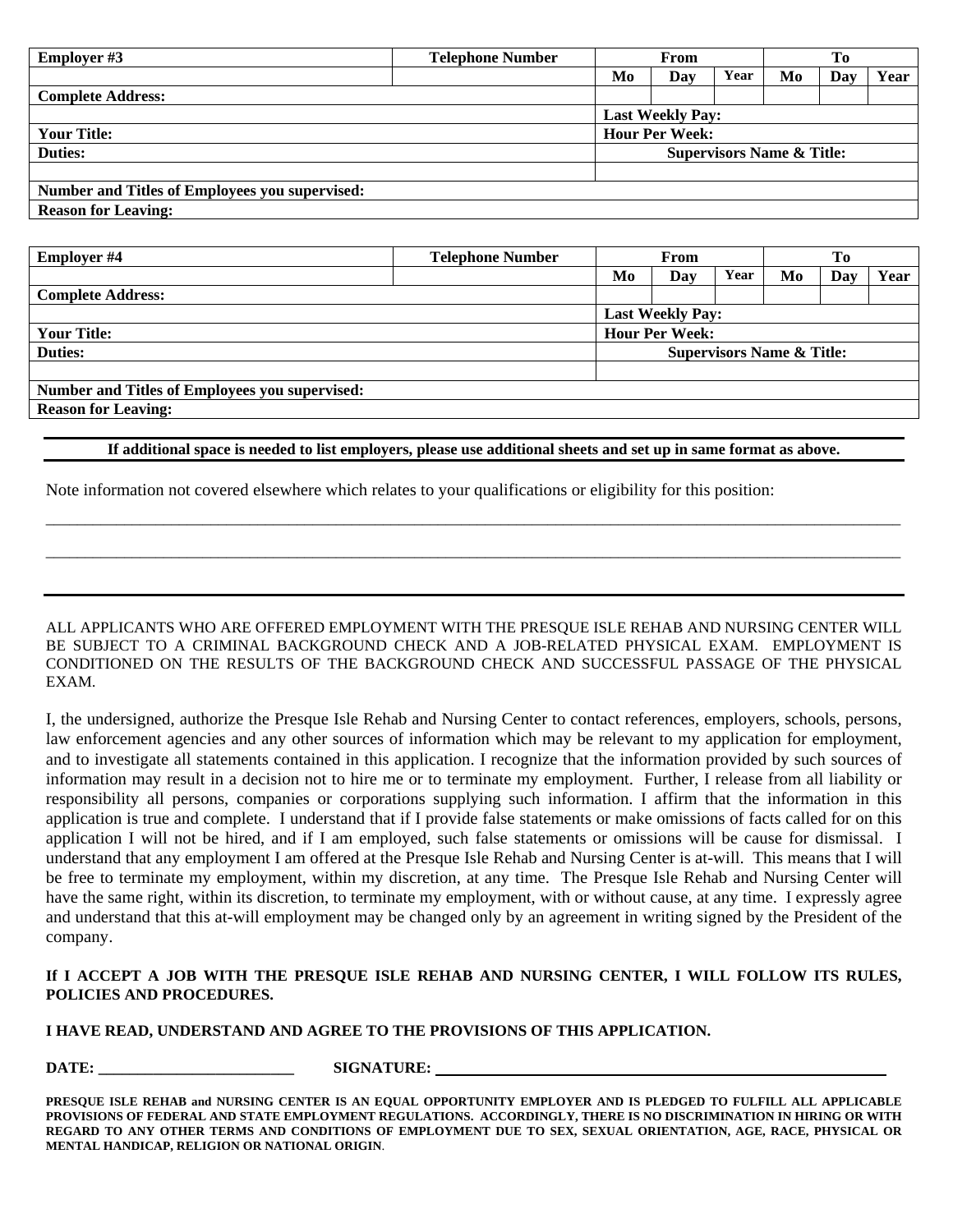

# **STATE OF MAINE DEPARTMENT OF HEALTH AND HUMAN SERVICES Maine Background Check Center**

Notification and Authorization and Release

| Driver's License # and State of Issue/Passport Number:                                                     | Date of Birth: |
|------------------------------------------------------------------------------------------------------------|----------------|
| Applicant / Employee Full Legal Name: (First, Middle, Last)                                                |                |
|                                                                                                            |                |
| List all Aliases/Maiden Names:                                                                             |                |
|                                                                                                            |                |
| Address:                                                                                                   |                |
|                                                                                                            |                |
| Phone number:                                                                                              |                |
| Position(s) Applied for:                                                                                   |                |
| Occupational or Professional Licensing Identification Numbers and Type (if applicable) and State of Issue: |                |

## **Notice to the Applicant / Employee**

This employer has offered you a job contingent upon a clear background check. The employer requires you to consent to the comprehensive background check. Your eligibility to work in this position is dependent upon whether you have a disqualifying offense in your background.

You must authorize a release of information relevant to your background, including your criminal history records and any substantiation for child or adult abuse. This information will be sent to the Maine Background Check Center and other Federal or State agencies as needed to investigate your background.

The comprehensive background check requires you to provide personally identifiable information including your name and date of birth. You may voluntarily provide additional identifying information, including physical description information in order to speed up your criminal history records check and avoid a false match of criminal records.

The comprehensive background check includes, without limitation, searches of Federal and State criminal history repositories, public registries and databases relevant to health or childcare services, and state maintained databases for abuse and neglect substantiated findings. Your name will also be checked for a match on the National and Maine sex offender registries. If you have a professional or occupational license, the licensing authority will be contacted to investigate your licensing status. Searches may not be limited to the State of Maine, and may include every jurisdiction where you have lived.

If you have a disqualifying offense as defined in 22 M.R.S.A. Ch. 1691 in your background, you will not be eligible to work in this position, or for this or any employer subject to 22 M.R.S.A. Ch. 1691 unless the disqualifying offense meets the criteria for a waiver pursuant to 22 M.R.S.A. Ch. 1691.